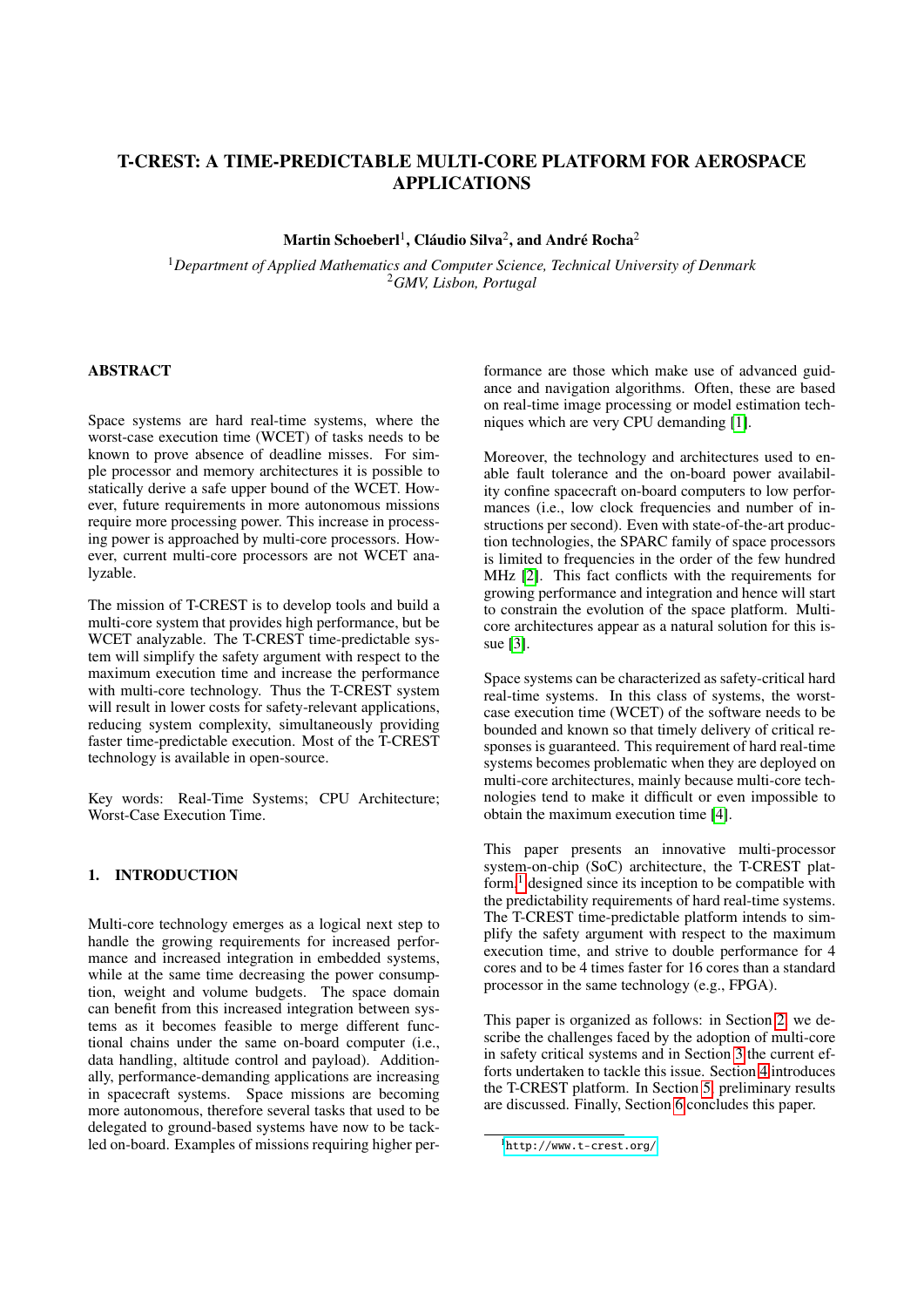## <span id="page-1-0"></span>2. MULTI-CORE AND SAFETY CRITICAL: A NECESSARY EVIL

Several domains, including space, have already started to address the deployment of multi-core architectures in their systems. The main motivation behind this migration is the ability to increase system integration and performance while at the same time decreasing the power consumption, weight, and volume. A single multi-core processor can handle the software that is currently distributed through multiple modules, hence decreasing the necessary mass and power. Moreover, multi-core processors, due to their raw performance, can unlock several CPU demanding applications, such as image processing or dynamic system reconfiguration, that would be onerous to deploy using today's systems. Even without this rationale, the adoption of multi-core in those domains will be unavoidable, in the long term, as embedded processors hit the same barriers that motivated the desktop processor market to migrate to multi-core (i.e., the power wall and the memory wall). This necessity is exacerbated in space-like domains where the pressure on mass and power budgets is more stringent. As market presses for more functionality and lower costs, multi-core processors will quickly become a requirement.

However, before multi-core processors can be considered a solution for growing market demands and natural system complexity evolution, several problems must be tackled. Safety-critical systems have certain characteristics, like predictability, that can be affected by the deployment in multi-core systems. When developing a safety critical hard real-time application, the developer must be able to determine with accuracy and confidence the WCET of its application. This is necessary because not only the result of a computation matters but also the time at which the result is obtained. For these applications, the verification and validation process is required to include an in-depth characterization of the application timings and a schedulability analysis. Each task in the system needs to be attributed with a time budget that is adequate for its WCET. The WCET is the maximum time a task could take to complete execution on a given hardware configuration.

Commercial general-purpose single-core processors already include features like branch prediction and speculative out-of-order execution that make the process of obtaining a WCET bound difficult. This effect is worsened by the new interferences in a multi-core processor. The main source of interference stems from deep within the architecture of the processor; although each core in the system can execute instructions separately, there are shared physical resources to which access is serialized. The most common shared resources between cores are parts of the memory hierarchy and I/O devices [\[5\]](#page-6-2).

The memory hierarchy plays a critical role, as it is the most important channel of interference and contention. Even in single-core systems it is the main bottleneck for performance; it is easy for a single-core processor to overwhelm main memory with requests [\[5\]](#page-6-2). Given that, in multi-core processors, parts of the memory hierarchy are shared between cores, memory accesses to the shared resources need to be arbitrated. Consequently, the existence or non-existence of memory accesses from the other cores may influence the latency of a memory access of a given task. This influence, or interference, can possibly emerge in every shared resource, including any element of the memory hierarchy (e.g., bus, caches, etc.).

In contrast with single-core, the WCET for a given task in a multi-core system will additionally depend on the profile of memory accesses that other tasks, concurrently executing in other cores, have. Since the execution path of simultaneously executing tasks will vary, so will the execution time. This causes a significant increase in the complexity of WCET estimation, as it is unfeasible to consider every possible interference pattern between the different cores.

The lack of predictability resulting from this interference can only be alleviated by penalizing WCET estimations. To have a safety margin in the WCET bound, the worst possible interference pattern for that processor and memory hierarchy must be considered while computing the WCET for a given task. This typically results in a WCET estimation that is several orders of magnitude greater in a multi-core system than it would be in a single-core. This pessimism in WCET estimation quickly defeats the purpose of multi-core by creating systems with a worse performance than on single-core [\[6\]](#page-6-3).

### <span id="page-1-1"></span>3. CURRENT STATUS OF MULTI-CORE IN THE SPACE DOMAIN

The space domain is currently starting with the first steps into the adoption of multi-core technologies. Both ESA and NASA have research and development projects in this area and have developed multi-core processors according to their own requirements [\[7\]](#page-6-4) [\[8\]](#page-6-5).

One of these processors is the Next Generation Microprocessor (NGMP) [\[7\]](#page-6-4). The NGMP is a SPARC V8(E) quad-core architecture centered around the LEON4FT processor, currently being developed by Aeroflex Gaisler in conjunction with the European Space Agency. It aims to provide significant performance increase compared to earlier generations of European space processors, and aims to be used in the future space missions of the Agency.

As part of the multicore OS benchmark study funded by ESA, the NGMP processor was evaluated with respect to predictability and timing behavior. The study concluded that for memory intensive tasks, with a lot of store instructions, the execution time can be up to 20 times higher than the execution time on a single-core processor [\[9\]](#page-6-6). This slowdown verified in the NGMP processor can be considered typical for processors that are optimized for average-case performance. For this kind of processor be-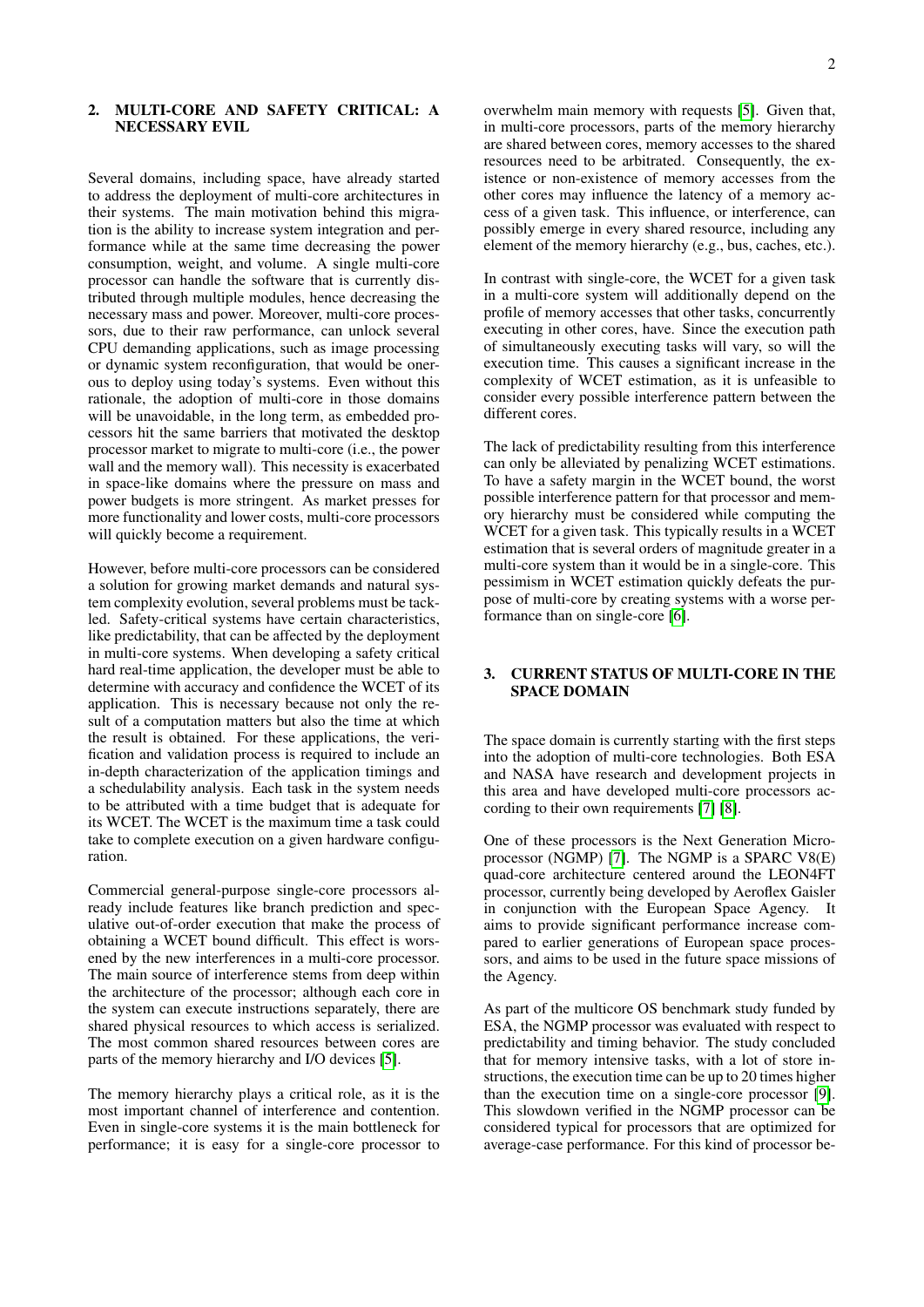

<span id="page-2-1"></span>*Figure 1. The T-CREST platform consisting of processor nodes that are connected via a network-on-chip for message passing and a memory tree for shared memory access.*

havior, there is currently no tool or method support to estimate the WCET [\[10\]](#page-6-7). To address this issue, ESA has recently funded a project to research probabilistic WCET estimation techniques [\[11\]](#page-6-8).

From several research and development activities trying to address the issues of safety-critical multi-core systems, probabilistic WCET (pWCET) appears as a promising trend which has yielded some interesting results as part of the FP7 STREP PROARTIS project [\[12\]](#page-6-9). PROARTIS approaches the issue of WCET by removing the dependencies between timing behavior and execution history, and then applying probabilistic analysis techniques [\[12\]](#page-6-9). ESA selected this research thread because it is one of the few that can be applied to existing multi-core processors, like the NGMP, with little or no modifications on the hardware side. Additionally, pWCET tools pose few requirements to the user to use them and to the development process [\[11\]](#page-6-8). However, there are still several challenges to the technology behind pWCET estimation, partly because it requires the timing behavior of software to be independent from the execution history, which can prove to be a difficult task.

In contrast to the approach of trying to fix the problem of hardly predictable hardware with a probabilistic WCET analysis, we design the hardware from ground up to be time-predictable. T-CREST is a time-predictable multicore architecture with static WCET analysis support.

## <span id="page-2-0"></span>4. THE T-CREST PLATFORM

To address the previously described problems with multicore technology in hard real-time space applications, we propose an innovative approach by designing computer architectures where predictable timing is a first-order design factor [\[13\]](#page-6-10). For real-time systems we thus propose to design architectures with a new paradigm [\[14\]](#page-6-11):

Make the worst-case fast and the whole system easy to analyze.

Within T-CREST we propose novel solutions for timepredictable multi-core and many-core system architectures. The resulting time-predictable resources (processor, interconnect, memories, etc.) are intended as a good target for WCET analysis, and the WCET performance is expected to be outstanding compared to current processors. Time-predictable caching and time-predictable chip-multiprocessing will provide a solution for the need of increased processing power in the real-time domain.

T-CREST covers technologies from the chip level (processor, memory, asynchronous network-on-chip), via compiler, single-path code generation, and WCET analysis tools, up to system evaluation with a port of the RTEMS operating system and two industry use cases, one from the avionics domain and one from the railway domain.

Figure [1](#page-2-1) shows the T-CREST platform. Several processor cores, called Patmos [\[15\]](#page-6-12), are connected via a memory tree [\[16\]](#page-6-13) to a real-time memory controller [\[17,](#page-6-14) [18\]](#page-6-15) to the shared, external SDRAM memory. For efficient core-to-core communication each processor is connected to a network-on-chip (NoC). These on-chip communication channels reduce the pressure on the shared memory bandwidth.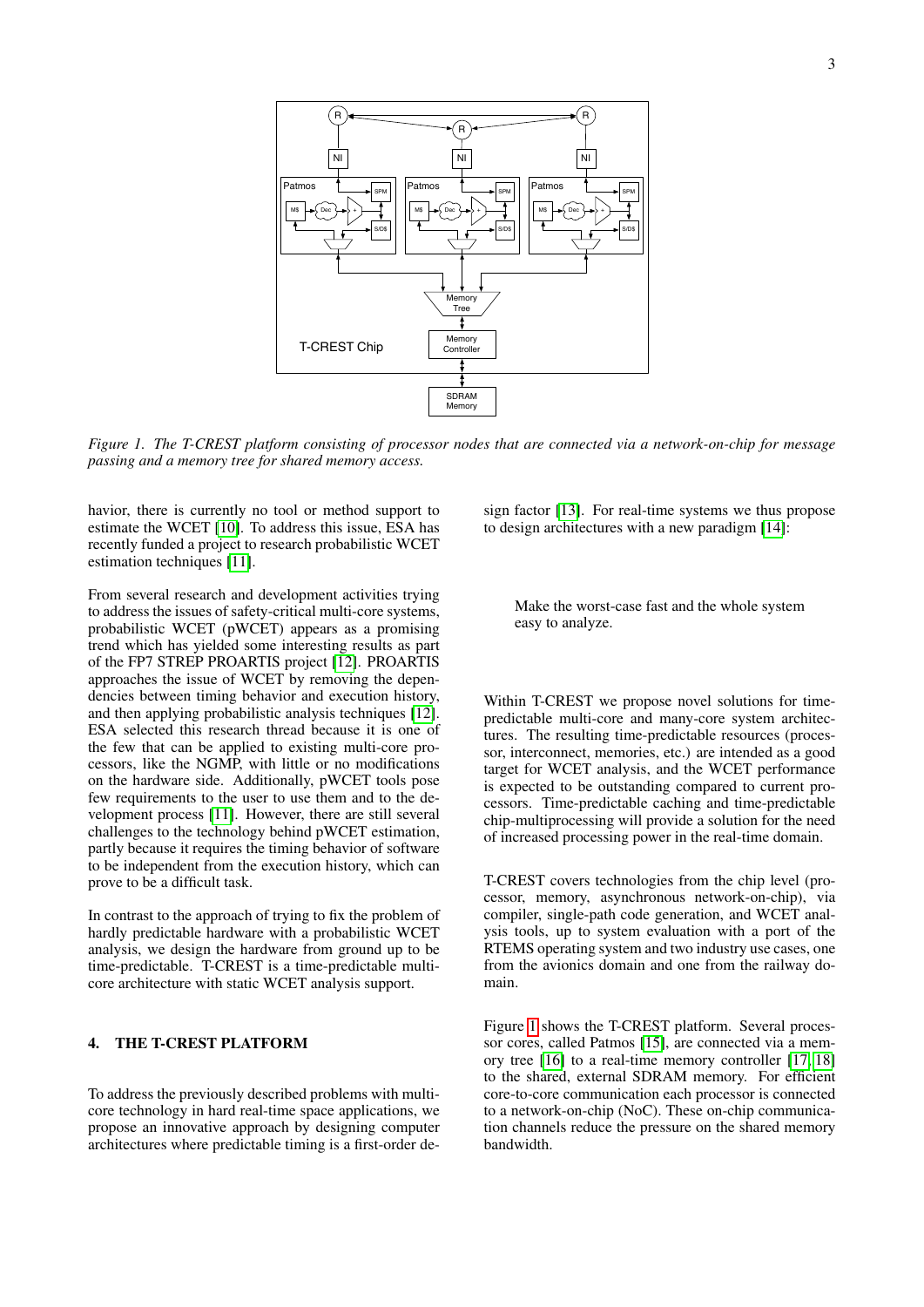The basis of a time-predictable system is a timepredictable processor. Within T-CREST we developed a time-predictable processor, named Patmos [\[15\]](#page-6-12), as one approach to attack the complexity issue of WCET analysis. Patmos is a statically scheduled, dual-issue RISC processor that is optimized for real-time systems.

A major challenge for the WCET analysis is the memory hierarchy with multiple levels of caches. We attack this issue by using caches that are especially designed for WCET analysis. For instructions we adopt the method cache [\[19\]](#page-6-16), which operates on whole functions/methods and thus simplifies the modeling for WCET analysis [\[20\]](#page-6-17). Furthermore, we propose a split-cache architecture [\[21,](#page-6-18) [22\]](#page-6-19) for data, offering dedicated caches for the stack area [\[23\]](#page-6-20), constants, static data, heap allocated objects, as well as a compiler and program managed scratchpad memory. WCET analysis of the stack cache has been presented in [\[24\]](#page-6-21).

Patmos contains 5 pipeline stages: (1) instruction fetch (FE), (2) decode and register read (DEC), (3) execute (EX), (4) memory access (MEM), and (5) register write back (WB). Figure [2](#page-4-1) shows an overview of Patmos' pipeline. The pipeline is a dual issue pipeline executing up to two ALU instructions each clock cycle.

Accesses to the different types of data areas are explicitly encoded with the load and store instructions. We call this typed load and store instructions, which direct the loads and stores to the relevant cache. This feature helps the WCET analysis to distinguish between the different data caches.

Patmos also supports predication of all instructions. This feature reduces the number of conditional branches and supports generation of single-path code [\[25,](#page-6-22) [26\]](#page-6-23). The compiler, LLVM, is extended with an optimization path that translates normal code into single-path code [\[27\]](#page-7-0).

#### 4.2. The Interconnect

In order to build a chip-multiprocessor system out of Patmos processor cores we need a suitable interconnect – a network-on-chip (NoC). The Patmos multi-core processor uses non-coherent large off-chip memory and additional processor local, small memory blocks (scratchpad memories). The NoC supports time-predictable message passing between those local scratchpad memories. The shared off-chip memory is supported by a memory NoC, the memory tree [\[16\]](#page-6-13).

To enable time-predictable usage of a shared resource the resource arbitration has to be time-predictable. In the case of a NoC, statically scheduled TDM is a timepredictable solution [\[28,](#page-7-1) [29\]](#page-7-2). This static schedule is repeated and the length of the schedule is called the *period*. Like tasks in real-time systems, the communication is also organized in periods. One optimization point of the design is minimizing the period in order to minimize the latency of delivering data and the size of the schedule tables. For regular network architectures and all-to-all communication paths a heuristic is able to find good (almost optimal) solutions for the TDM schedule [\[30\]](#page-7-3). The T-CREST NoC uses TDM from end to end, including the network interface. That approach also results in an efficient implementation of the network interface [\[31\]](#page-7-4).

In the field of embedded systems, multi-processor platforms are typically optimized for a given application or application domain. The NoC communication schedules can be optimized for an application.

Different types of data are transferred on the NoC, e.g., message passing data between cores, cache fills from main memory, synchronization operations such as compare-and-swap. In most architectures, a single NoC serves all those different types of data. However, the requirements of these different data types with respect to e.g., packet size, address ranges, and flow control are different. Therefore, we will further evaluate if several NoCs, for the traffic type optimized, result in a more efficient solution than a single shared NoC.

For the memory access T-CREST provides a TDM based memory NoC [\[32\]](#page-7-5). This NoC implements distributed arbitration of the global TDM schedule at the client sides. This architecture also allows pipelining of the merge tree and the return path. That pipeline and the resulting latency is incorporated in the local TDM arbitration.

#### 4.3. Memory Hierarchy

The only memory layer that is under direct control of the compiler is the register file. Other levels of the memory hierarchy are usually not visible – they are not part of the ISA abstraction. The placing of data in the different layers is automatically performed. While caches are managed by the hardware, virtual memory is managed by the operating system. The access time for a word that is in a memory block paged out by the operating system is several orders of magnitude higher than a first level cache hit. Even the difference between a first level cache access and a main memory access is in the order of two magnitudes.

Cache memories for instructions and data are classic examples of the paradigm *Make the common case fast*. Plenty of effort has gone into researching the integration of the instruction cache into the timing analysis [\[33\]](#page-7-6) and the integration of the cache analysis with the pipeline analysis [\[34\]](#page-7-7). The influence of different cache architectures on WCET analysis is described in [\[35\]](#page-7-8).

Caches in general, and particularly data caches, are usually hard to statically analyze. Therefore, we introduce caches that are organized to speed-up execution time and provide tight WCET bounds. We propose a split cache architecture consisting of: (1) an instruction cache for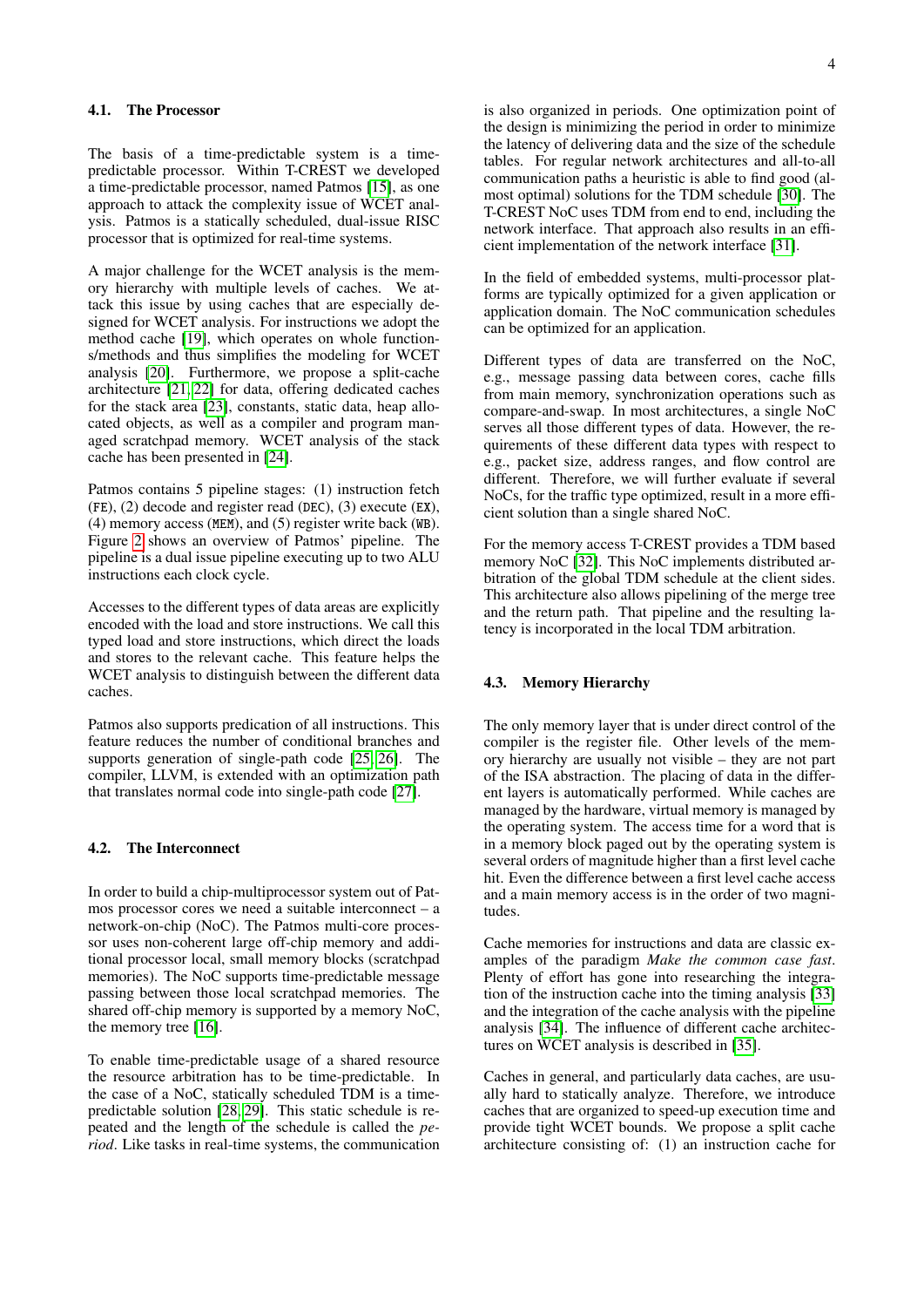

<span id="page-4-1"></span>*Figure 2. Dual issue pipeline of Patmos with fetch, decode, execute, memory, and write back stages.*

full methods, (2) a stack cache, and (3) a cache for static data, constants, and type information. Furthermore, we also support a program- or compiler-managed scratchpad memory for instruction and data storage and interprocessor communication to tighten bounds for hard-toanalyze memory-access patterns.

Even for embedded systems the on-chip available memory is usually too small to hold all code and data. Therefore, off-chip SDRAM serves as shared main memory for the multicore processor. Access time to an SDRAM usually depends on the history of former accesses (e.g., open rows). This optimization improves the average case execution time, but not the WCET. Therefore, within T-CREST memory controllers have been developed that are a better fit for real-time systems [\[17,](#page-6-14) [18,](#page-6-15) [36\]](#page-7-9)

The combination of the TDM based NoC, the memory arbitration tree, and the time-predictable memory controller allows, even on a multi-core system, to provide upper bounds on memory transactions. This upper bound enables WCET analysis of individual tasks executing on a multi-core system.

### 4.4. Compiler, WCET Analysis, Software Support

The performance of the dual-issue processor depends on statically scheduled instructions. We argue that all architectural features of a processor shall be exposed to the compiler to generate time-predictable code. Within T-CREST the LLVM compiler framework has been adapted to target Patmos. Furthermore, we explore compiler optimizations for the WCET instead of the average case execution time.

The processor is intended as a platform to explore various time-predictable design trade-offs and their interaction with WCET analysis techniques as well as WCETaware compilation. We propose the co-design of timepredictable processor features with the WCET analysis tool, similar to the work by Huber et al. [\[37\]](#page-7-10) on caching of heap allocated objects in a Java processor. Only features where we can provide a static program analysis shall be added to the processor.

The WCET analysis tool aiT from AbsInt has been adapted to support the dual-issue processor Patmos. It is also the platform for exploration of time-predictable processor features. The WCET oriented optimizations in the compiler are tightly integrated with the WCET analysis tool [\[38,](#page-7-11) [39\]](#page-7-12). The WCET tool provides information on the worst-case path and basic block timings to guide the optimization process.

Regarding software support, the libraries adapted as part of the compiler port (i.e., newlib) allow for a 'bare-metal' C executive to run on top of Patmos. These libraries were also extended to add support to T-CREST specific features like scratchpad access.

For more complex applications, the RTEMS operating system was ported to the T-CREST platform. RTEMS is a free and open source real-time operating system, used as a baseline for dozens of space missions, that is compatible with open standards such as POSIX or iTRON [\[40\]](#page-7-13). The deployment of RTEMS instances in an asymmetric fashion over the T-CREST platform will be experimented as a means to explore multi-core as a hardware partitioning platform inline with the transitioning of the space software reference architecture to Integrated Modular Avionics [\[40\]](#page-7-13).

## <span id="page-4-0"></span>5. EVALUATION

Demonstrating the platform's capability to host real applications with delicate predictability requirements provides good evidence for the appropriateness of the platform for its intended purpose in the domain of critical real-time systems. To evaluate the T-CREST platform prototype we make use of industrial use cases derived of real-world applications. These use cases are built upon domain-specific use case applications from the avionics and railways domains.

The avionics use cases consist of a set of avionics applications that are hosted on one computing platform as it is common practice in on-board systems integrated according to the principles of Integrated Modular Avionics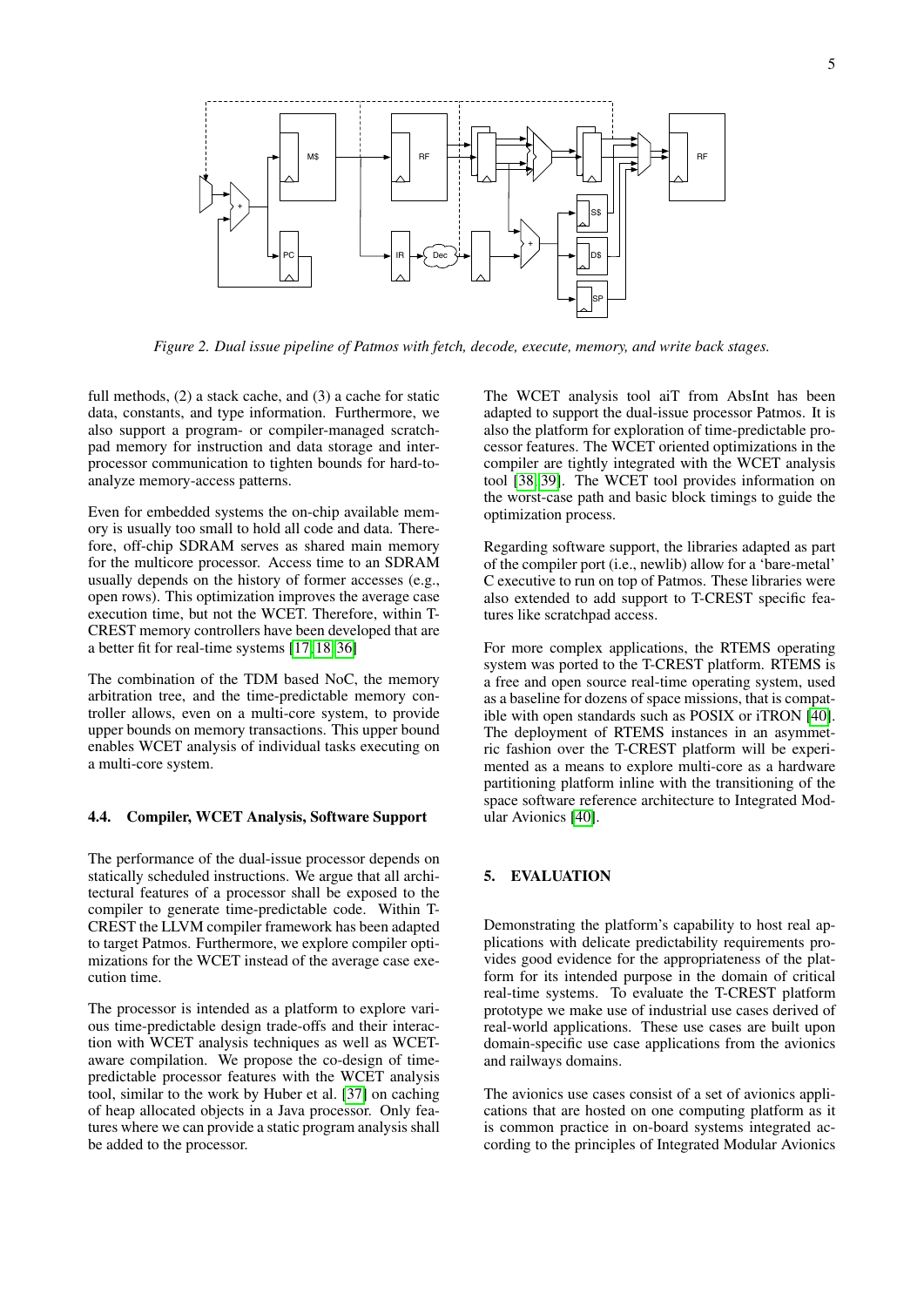(IMA). The avionics applications considered in the evaluation are the following:

- Airlines Operational Centre (AOC) The AOC is the on-board part of an Air Traffic Management (ATM) system that enables digital text communication between aircrew and ground ATM units.
- Crew Alerting System (CAS) The CAS system receives signals from on-board subsystems, such as doors, engines or the environment control system, and displays relevant aircraft information such as engine parameters (e.g., temperature values, fuel flow and quantity).
- I/O Partition (IOP) The I/O Partition is a dedicated partition in an IMA for Space system that allows all other partitions to access I/O devices.

These applications were originally designed and implemented for specific run-time platforms (e.g. ARINC 653 APEX or RTEMS). To successfully evaluate the platform, these demonstrators must make use of the T-CREST platform specific features such as the inter-core NoC, local memory and WCET-aware compilation. As such, their adaptation to the T-CREST platform requires significant effort, being a rather complex task that involves several (re)design decisions. Our preferred option to address this issue was to envision evolving use cases that are incrementally more complex and optimized for the platform.

All demonstrators were originally IMA applications that communicated with other applications and external systems through queuing and sampling ports. These communication interfaces are usually based on buffers in main memory and, hence, are subject to heavy contention in a multi-core processor. As part of the optimization to the T-CREST platform, the port interfaces used by the demonstrators will be mapped to inter-core communication using the configurable NoC. This optimization removes some burden from the main memory and should reduce the WCET of the demonstrators. The original port specifications in terms of size and number of messages can be used as an input to configure the TDM schedule in the NoC.

Additionally, the demonstrators are all based on real-time operating systems. A possible optimization is to remove the operating system and turn the demonstrators into bare cyclic applications. With this modification, it will be probably possible to fit the applications without OS into the local memory of each core. The applications with OS are forced to remain in main memory which is subject to heavy contention from concurrent accesses. This optimization, if feasible, will result in lower WCET since local memory is not subject to contention. This optimization will be clearer in use cases making use of several cores. Nonetheless, it shall be possible to determine a WCET bound even if the applications are running from main memory.

One of the final objectives of the evaluation will be to demonstrate that, given a configuration of the T-CREST platform, it is possible to independently obtain the WCET of any application. This independence between applications is a cornerstone in the Integrated Modular Avionics concept and it is extremely difficult to obtain in multicore systems. In order to validate application independence, and given the high numbers of cores available, each core will host a different application that would, in a typical IMA system, be a standalone partition. This distribution of applications through cores in an asymmetric fashion will validate that the timing of each application does not depend on the software executed on other cores.

### <span id="page-5-2"></span>6. CONCLUSION

Future space applications need more processing power for more autonomous mission control. Multi-core systems can deliver this processing power. However, space applications are also real-time systems where the worstcase execution time of tasks needs to be known. Current multi-processor systems are hardly analyzable.

In this paper we presented T-CREST, a multi-core platform that was designed for real-time systems from ground up. It is worst-case execution time analyzable and therefore a good candidate for answering the requirements of future space missions.

#### ACKNOWLEDGEMENTS

This work was partially funded under the European Union's 7th Framework Programme under grant agreement no. 288008: Time-predictable Multi-Core Architecture for Embedded Systems (T-CREST).

#### Source Access

The sources of the implementation are available in open source: <https://github.com/t-crest>. Further information can be found at the project web site: [http:](http://www.t-crest.org) [//www.t-crest.org](http://www.t-crest.org) and the web site for the processor and the compiler: <http://patmos.compute.dtu.dk/>

## **REFERENCES**

- <span id="page-5-0"></span>1. Ortega, G. Gnc application cases needing multi-core processors. In *Proceedings of the Workshop in Avionics Data, Control and Software Systems (ADCSS)*. European Space Agency, 2011.
- <span id="page-5-1"></span>2. Magistrati, G. Multi-core processors for space applications. In *Proceedings of the Workshop in Avionics Data, Control and Software Systems (ADCSS)*. European Space Agency, 2011.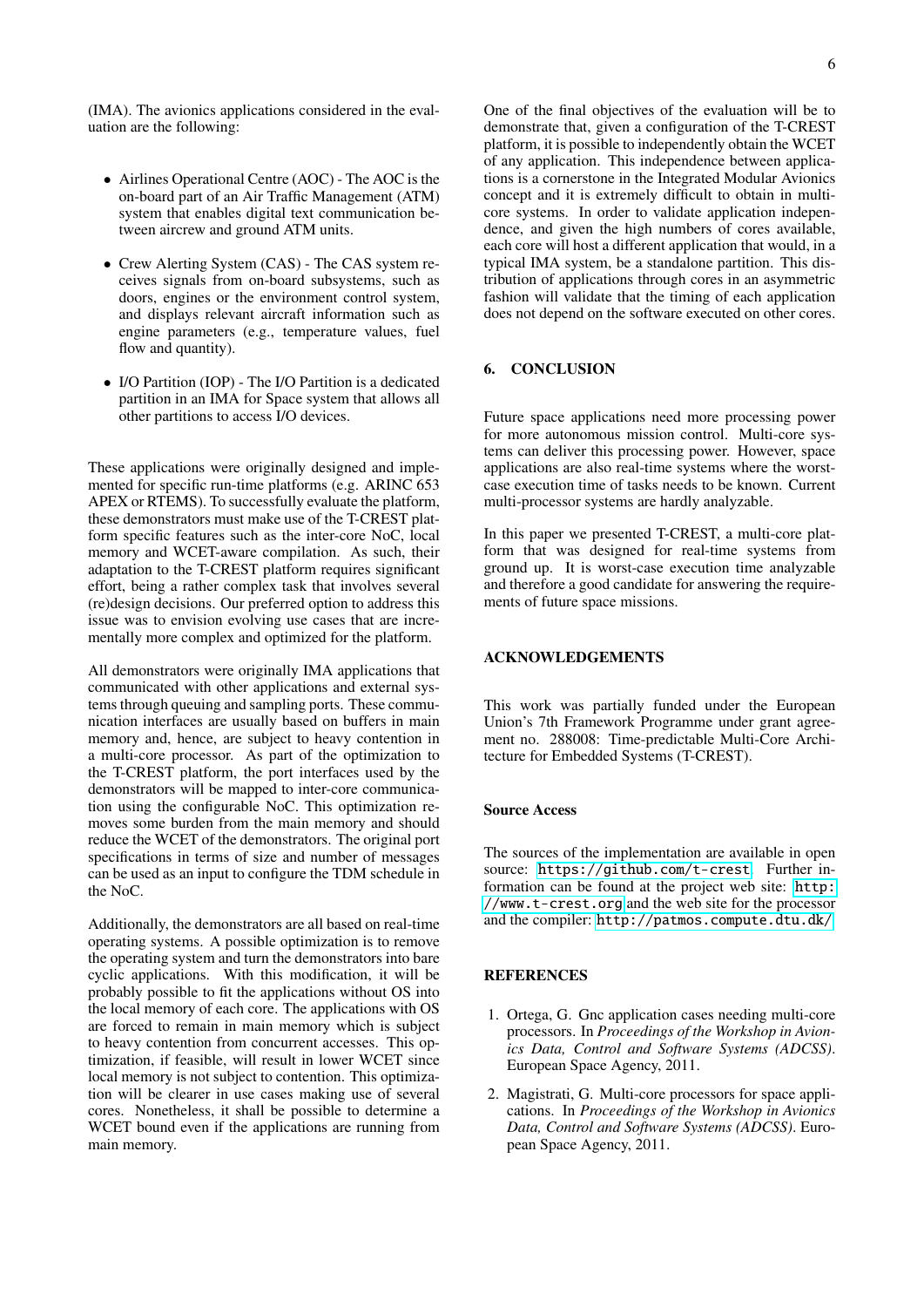- <span id="page-6-0"></span>3. Terraillon, J.-L. Multicore in space. Keynote - 17th International Conference on Reliable Software Technologies (Ada-Europe 2012), June 2012.
- <span id="page-6-1"></span>4. Kinnan, L. M. Use of multicore processors in avionics systems and its potential impact on implementation and certification. In *Proceedings of 28th Digital Avionics Systems Conference (DASC)*, pages 4.1 – 4.6, 2009.
- <span id="page-6-2"></span>5. Fuchsen, R. How to address certification for multicore based ima platforms: Current status and potential solutions. In *Proceedings of the Digital Avionics Systems Conference (DASC)*. IEEE, 2010.
- <span id="page-6-3"></span>6. Nowotsch, J. and Paulitsch, M. Leveraging multicore computing architectures in avionics. In *Proceedings of the European Workshop on Dependable Computing*, 2012.
- <span id="page-6-4"></span>7. Andersson, J., Hjorth, M., Habinc, S., and Gaisler, J. Development of a functional prototype of the quad core NGMP space processor. In *Proceedings of Data Systems In Aerospace Conference*, 2012.
- <span id="page-6-5"></span>8. Cho, S. and Demetriades, S. Maestro: Orchestrating predictive resource management in future multicore system. In *NASA/ESA Conference on Adaptive Hardware Systems*, 2001.
- <span id="page-6-6"></span>9. Cazorla, F. J., Gioiosa, R., Fernandez, M., and nones, E. Q. Multicore os benchmark - final report.
- <span id="page-6-7"></span>10. Patte, M. and Lefftz, V. System impact of distributed multi core systems. Final Report. ESTEC Contract 4200023100.
- <span id="page-6-8"></span>11. Agency, E. S. Schedulability analysis techniques and tools for cached and multicore processors. Statement of Work, ESA ITT 1-7646/13/NL/JK, July 2013.
- <span id="page-6-9"></span>12. Cazorla, F. J., nones, E. Q., Vardanega, T., Cucu, L., Triquet, B., Bernat, G., Berger, E., Abella, J., Wartel, F., Houston, M., Santinelli, L., Kosmidis1, L., Lo, C., and Maxim, D. Proartis: Probabilistically analysable real-time systems. In *ACM Transactions on Embedded Computing Systems*, 2012.
- <span id="page-6-10"></span>13. Schoeberl, M. Is time predictability quantifiable? In *International Conference on Embedded Computer Systems (SAMOS 2012)*, Samos, Greece, July 2012. IEEE.
- <span id="page-6-11"></span>14. Schoeberl, M. Time-predictable computer architecture. *EURASIP Journal on Embedded Systems*, vol. 2009, Article ID 758480:17 pages, 2009.
- <span id="page-6-12"></span>15. Schoeberl, M., Schleuniger, P., Puffitsch, W., Brandner, F., Probst, C. W., Karlsson, S., and Thorn, T. Towards a time-predictable dual-issue microprocessor: The Patmos approach. In *First Workshop on Bringing Theory to Practice: Predictability and Performance in Embedded Systems (PPES 2011)*, pages 11–20, Grenoble, France, March 2011.
- <span id="page-6-13"></span>16. Garside, J. and Audsley, N. C. Investigating shared memory tree prefetching within multimedia noc architectures. In *Memory Architecture and Organisation Workshop*, 2013.
- <span id="page-6-14"></span>17. Akesson, B., Goossens, K., and Ringhofer, M. Predator: a predictable sdram memory controller. In *CODES+ISSS '07: Proceedings of the 5th IEEE/ACM international conference on Hardware/ software codesign and system synthesis*, pages 251– 256, New York, NY, USA, 2007. ACM.
- <span id="page-6-15"></span>18. Lakis, E. and Schoeberl, M. An SDRAM controller for real-time systems. In *Proceedings of the 9th Workshop on Software Technologies for Embedded and Ubiquitous Systems*, 2013.
- <span id="page-6-16"></span>19. Schoeberl, M. A time predictable instruction cache for a Java processor. In *On the Move to Meaningful Internet Systems 2004: Workshop on Java Technologies for Real-Time and Embedded Systems (JTRES 2004)*, volume 3292 of *LNCS*, pages 371–382, Agia Napa, Cyprus, October 2004. Springer.
- <span id="page-6-17"></span>20. Degasperi, P., Hepp, S., Puffitsch, W., and Schoe-A method cache for Patmos. In *Proceedings of the 17th IEEE Symposium on Object/Component/Service-oriented Real-time Distributed Computing (ISORC 2014)*, Reno, Nevada, USA, June 2014. IEEE.
- <span id="page-6-18"></span>21. Schoeberl, M. Time-predictable cache organization. In *Proceedings of the First International Workshop on Software Technologies for Future Dependable Distributed Systems (STFSSD 2009)*, pages 11– 16, Tokyo, Japan, March 2009. IEEE Computer Society.
- <span id="page-6-19"></span>22. Schoeberl, M., Huber, B., and Puffitsch, W. Data cache organization for accurate timing analysis. *Real-Time Systems*, 49(1):1–28, 2013.
- <span id="page-6-20"></span>23. Abbaspour, S., Brandner, F., and Schoeberl, M. A time-predictable stack cache. In *Proceedings of the 9th Workshop on Software Technologies for Embedded and Ubiquitous Systems*, 2013.
- <span id="page-6-21"></span>24. Jordan, A., Brandner, F., and Schoeberl, M. Static analysis of worst-case stack cache behavior. In *Proceedings of the 21st International Conference on Real-Time Networks and Systems (RTNS 2013)*, pages 55–64, New York, NY, USA, 2013. ACM.
- <span id="page-6-22"></span>25. Puschner, P. and Burns, A. Writing temporally predictable code. In *Proceedings of the The Seventh IEEE International Workshop on Object-Oriented Real-Time Dependable Systems (WORDS 2002)*, pages 85–94, Washington, DC, USA, 2002. IEEE Computer Society.
- <span id="page-6-23"></span>26. Puschner, P. Transforming execution-time boundable code into temporally predictable code. In Kleinjohann, B., Kim, K. K., Kleinjohann, L., and Rettberg, A., editors, *Design and Analysis of Distributed*